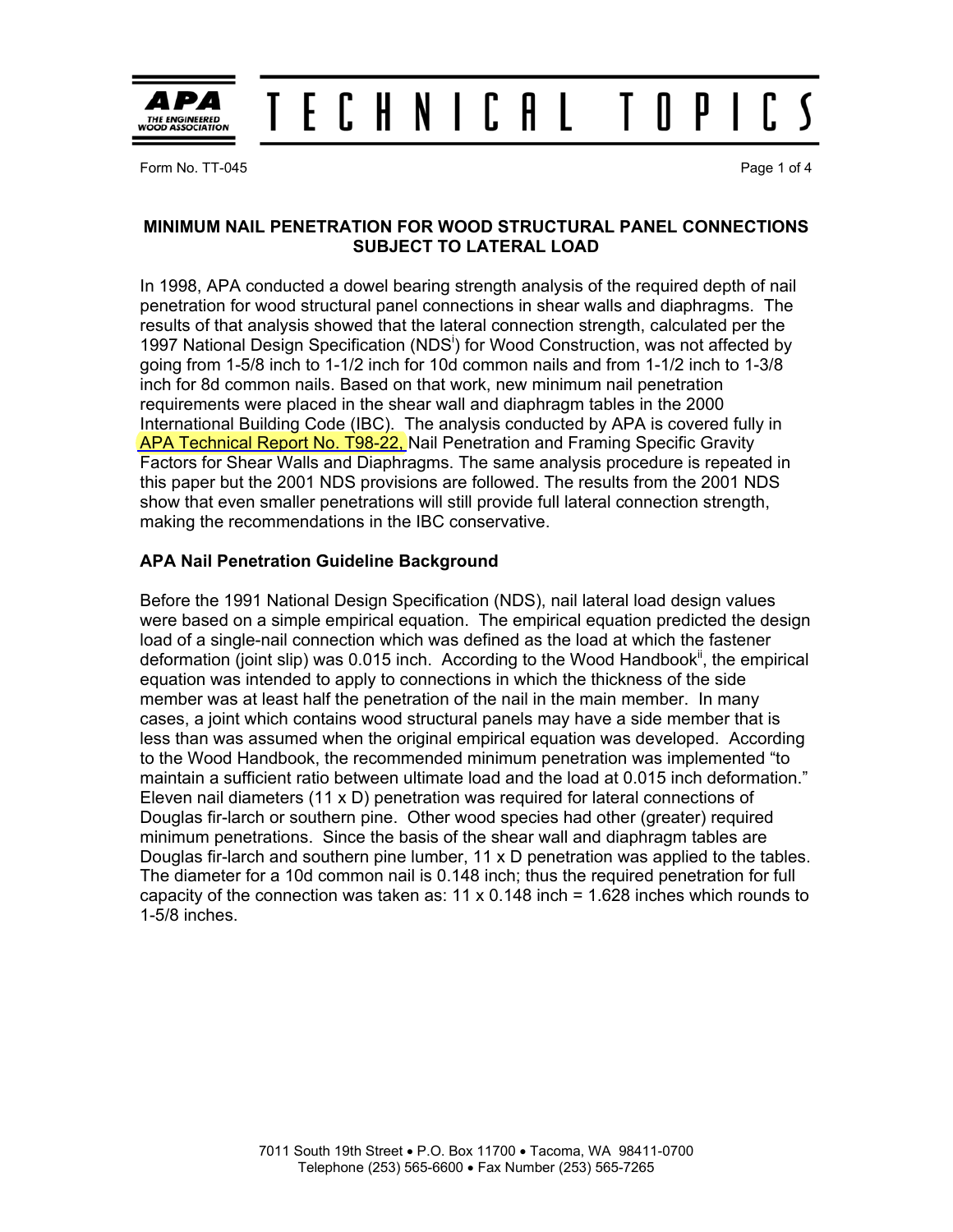Form No. TT-045 Page 2 of 4

The 1991 NDS made significant changes to the method by which connections are designed. These changes were based on work conducted by the U.S. Forest Products Laboratory iii,iv. New equations were introduced which accounted for the bearing strength of the side and main member, and the yield strength of the nail. Another significant change was that the minimum penetration was slightly increased to 12 nail diameters (12 x D) regardless of the species of lumber. The 12 x D minimum penetration was implemented as a conservative simplified approach (the previous version of the NDS had various minimum penetration depths for different lumber species). Unfortunately, the change caused a conflict with the minimum penetration  $(11 \times D)$  specified in the shear wall and diaphragm tables.

The 1997 version of the NDS made no further changes in the method with which connections are designed. For nailed connections, four yield modes were checked. The design value for a single nail is based on the minimum of the four yield modes. If the penetration is less than 12 x D, but greater than  $6 \times D$ , then a depth of penetration factor,  $C_d$ , was used.

Now the 2001 NDS has slightly changed calculations so that all six yield mode equations are used and the depth of penetration factor is removed. The reason for no longer using the depth of penetration factor is that the dowel bearing length of the member receiving the nail is accounted for in the yield equations. It should also be noted that Tables 11Q and R of the NDS footnote that 10D penetration is required, however the provisions of the NDS have no such requirement and the table footnote appears to be provided for conservatism. For consistency, the 2001 NDS yield equations as found in the provisions, not the tablulated values, are used in this analysis.

# **2001 NDS Analysis**

In order to evaluate the effect of penetration on lateral connection strength for a variety of conditions, calculations using the 2001 NDS yield equations were performed for two different nail sizes, 8d and 10d common, and four different typical combinations of species, or equivalent specific gravity (SG), as follows:

- Framing  $SG = 0.5$  with wood structural panel (plywood or OSB)  $SG = 0.5$
- Framing  $SG = 0.5$  with wood structural panel (plywood or OSB)  $SG = 0.42$
- Framing  $SG = 0.42$  with wood structural panel (plywood or OSB)  $SG = 0.5$
- Framing  $SG = 0.42$  with wood structural panel (plywood or OSB)  $SG = 0.42$

Framing is the main member and the wood structural panel is the side member.

Figure 1 shows a portion of one case considered; it is a plot of single-nail calculated design connection strength as a function of penetration depth and thicknesses of side member. Figure 1 is based on a 10d common nail (nail diameter 0.148 inch), and the side and main member were assumed to be have  $SG = 0.42$ . The six yield equations in the NDS were considered to find the nominal design value. Figure 1 shows graphically that penetration depth has no effect on lateral connection strength (see horizontal strength line for different penetration) until a certain value; that value is called the minimum penetration depth in this paper. In the Figure 1 case, the minimum penetration depth is 1.1 inches for 1-1/8-inch panel fastened into framing, 1 inch for 23/32-inch panel fastened into framing and 0.8 inch for 15/32-inch panel. The minimum penetration depth is 6D in the 2001 NDS, so a 6D cutoff line is also shown in Figure 1.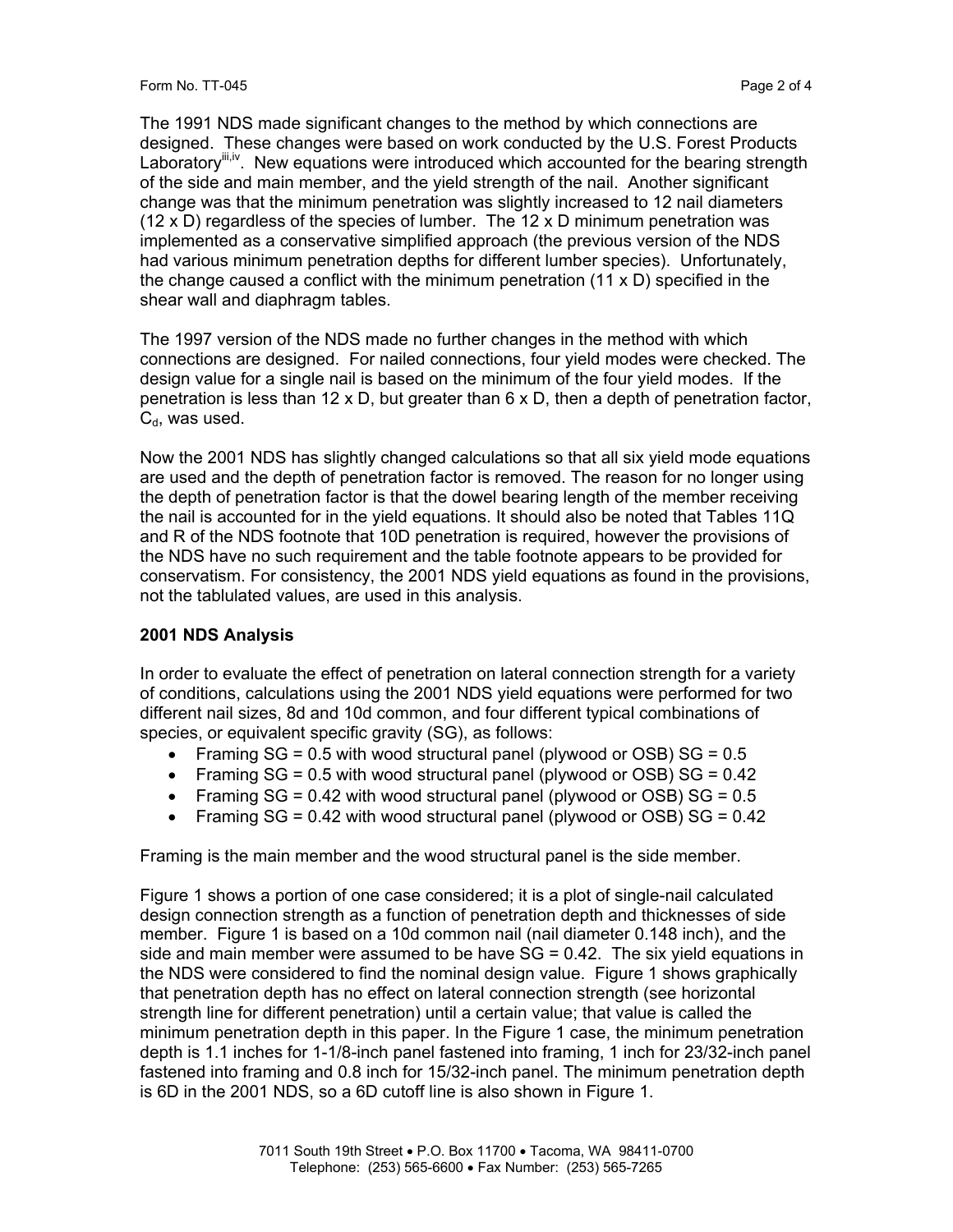Minimum penetration depths were recorded for all the permutations described. Then the maximum penetration depth was selected as the most conservative to apply to all permutations considered. The summarized result of this anaylsis is shown in Table 1.



**Figure 1. Lateral load of a single 10d nail as a function of nail penetration and side member thickness. Side member and main member have assumed SG = 0.42.**